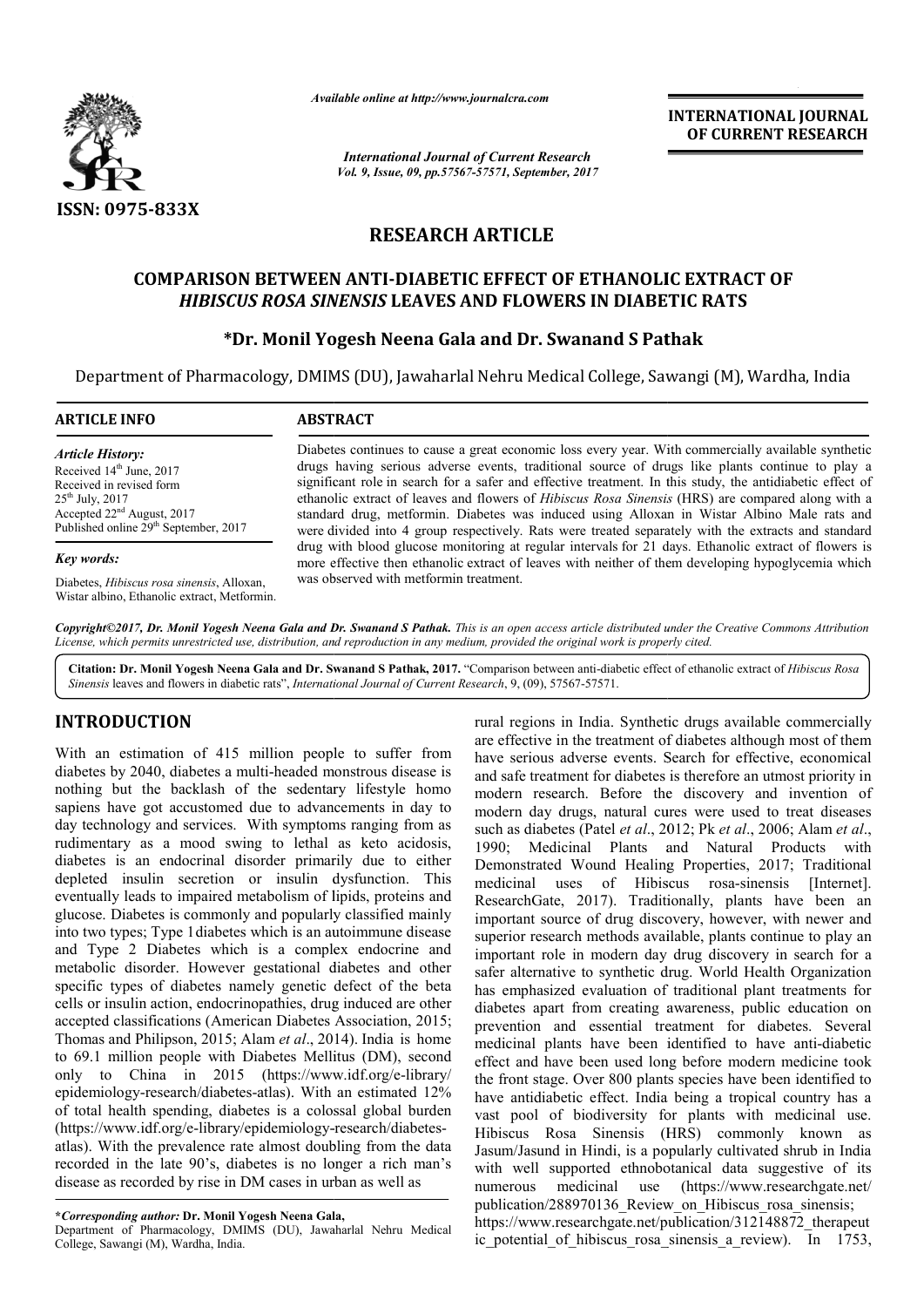Linnaeus established genus Hibiscus in Malvaceae family. Amongst the 250 species widely scattered in the tropical and subtropical regions of the world, in medicine, the red 5 petal flower variety is preferred (Pethe *et al*., 2017).

| Part of the plant (extract) | Use/Treatment                                                                                                                                                                                                                                                            |
|-----------------------------|--------------------------------------------------------------------------------------------------------------------------------------------------------------------------------------------------------------------------------------------------------------------------|
| Leaves                      | Hair growth and anti greying property,<br>gonorrhea, piles, urinary discharge, vaginal<br>and uterine discharge, promote growth of fetus,<br>fatigue, skin disease, diabetes                                                                                             |
| Flower                      | Hair growth and anti greying property,<br>emollient, demulcent, refrigerant drink,<br>cystitis, genito-urinary problems, excessive<br>menstruation, anticonvulsant, epilepsy,<br>leprosy, bronchial catarrh, diabetes,<br>abortifacient and anti-implantation in rodents |
| Root                        | Menorrhagia, cough, gonorrhea                                                                                                                                                                                                                                            |

With several well documented studies indicating the antidiabetic effect of leaves (Sachdewa *et al*., 2001; Moqbel *et al*., 2011; Bhaskar and Vidhya, 2012) and flower (Pethe *et al*., 2017; Venkatesh *et al*., 2008; Sachdewa and Khemani, 2003) of HRS, we considered it worthwhile to undertake a study to comparethe antidiabetic effect of ethanolic extract of flowers and leaves of HRS along with a standard drug to determine efficacious model for treatment.

### **MATERIALS AND METHODS**

**Collection of HRS flowers and leaves:** Fresh HRS flower of red colorand HRS leaves were collected from area nearby JNMC, Sawangi, Wardha and authenticated by the taxonomist at Mahatma Gandhi Ayurveda College, Wardha.

**Preparation of crude extract:** Leaves and flowers were shade dried, powdered in a blender and stored in an air-tight container separately until further use. The powder was extracted in soxhlet apparatus using 95% of ethanol at 60-80 degree Celsius for 12 hours. The extracts were filtered and the filtrate was then concentrated with a rotary evaporator under reduced pressure to obtain crude extract. 7 grams from reddish brown semisolid extract was obtained from 50 grams of dried powder of flowers while Dark greenish brown semi solid extract was obtained when the 60 grams of dried powder of the HRS leaves was treated the same way yielding 8 grams.

**Chemicals:** Metformin was used as the standard drug while Alloxan was used to induce diabetes in the rats. Ethanol used was of analytical grade.

**Experimental Animals:** All procedures for the animal experiment were conducted after approval from the Institutional Ethics Committee, DMIMS, Sawangi and were carried out in the Animal House, DMIMS (Reg.No. 571/02/a/ CPCSEA). Male Wistar albino rats with weight of 150-250gms were used after 7-day acclimatization period (12:12 hour light dark cycle) to the laboratory environment. 16 rats were procured from the Animal House, DMIMS and were provided with pellet food and water ad libitum. Post experimental study, the rats were returned to the Animal House after rehabilitation.

**Instrument:** One Touch Horizone (USA) Glucometer was used to measure fasting blood (12 hour fasting) glucose levels at 0,3,7,14 and 21 days after daily administration of the extract orally. Blood samples were collected from the dorsal pedal vein.

**Experimental induction of diabetes:** Before inducing diabetes with single dose of Alloxan (120mg/kg body weight) intra peritoneal in rats, they were 12 hour fasted. Alloxan generates free radicals which damage the beta pancreatic cells inducing oxidative stress. Concentration of insulin decreases in the blood plasma as beta pancreatic cells store insulin. Rats were administered 30% glucose solution orally at regular intervals after 6 hours and 5% glucose solution in bottles were placed in their cage for twenty-four hours to prevent fatal hypoglycaemia. Blood glucose levels were recorded initially and 3 days after Alloxan injection to confirm evolvement of diabetes. After stabilizing the diabetic rats for 5 days, rats having blood glucose levels >250mg/dl were set apart and used for the study. Stable hyperglycaemia was induced after 4-5 days in the rats. The experiment began the next day (day 0).

**Experimental design:** Based on the recorded and observed experiments, the effective dose for HRS extracts was determined to be 2.0mg/kg BW whereas metformin was administered at 150 mg/70kg BW. 12 hour fasting blood sugar was taken at regular intervals. Overnight fasted diabetic rats were randomly divided into 4 groups of four rats each.

| Group | No of Rats | Treatment (for 21 days)                          |
|-------|------------|--------------------------------------------------|
|       |            | Control, water ad libitum                        |
|       |            | Standard, oral metformin (0.002mg/gm)            |
| Ш     |            | oral HRS ethanolic leaves extract (0.002mg/gm)   |
| TV    |            | oral HRS ethanolic flowers extract $(0.002mg/m)$ |

**Statistical Analysis:** Statistical analysis was done by using descriptive and inferential statistics using student's paired t test, one-way ANOVA and Multiple comparison: Tukey test and software used in the analysis were SPSS 22.0 version and Graphpad Prism 6.0 version and p<0.05 is considered as level of significance.

## **RESULTS**

**Table 1. Comparison of Fasting Blood Sugar in control group as compared to pre alloxan Student's paired t test**

|                 | Mean   | N | Std.<br>Deviation | Std. Error<br>Mean | t-value | p-value |
|-----------------|--------|---|-------------------|--------------------|---------|---------|
| Pre Alloxan     | 78.70  | 4 | 0.95              | 0.47               |         |         |
| alloxan<br>Post | 314.50 | 4 | 9.98              | 4.99               | 47.091  | 0.0001  |
| 72 hrs          |        |   |                   |                    |         |         |
| Day 0           | 306.25 | 4 | 15.41             | 7.70               | 29.514  | 0.0001  |
| Day 3           | 304.00 | 4 | 13.85             | 6.92               | 32.661  | 0.0001  |
| Day 7           | 300.50 | 4 | 14.05             | 7.02               | 31.605  | 0.0001  |
| Day 14          | 301.75 | 4 | 16.74             | 8.37               | 26.590  | 0.0001  |
| Day 21          | 301.00 | 4 | 14.44             | 7.22               | 30.655  | 0.0001  |

**Table 2. Comparison of Fasting Blood Sugar in standard group as compared to pre alloxan Student's paired t test**

|                 | Mean   | N | Std.<br>Deviation | Std. Error<br>Mean | t-value | p-<br>value |
|-----------------|--------|---|-------------------|--------------------|---------|-------------|
| Pre Alloxan     | 87.00  | 4 | 7.39              | 3.69               |         |             |
| alloxan<br>Post | 312.25 | 4 | 11.55             | 5.77               | 27.137  | 0.0001      |
| 72 hrs          |        |   |                   |                    |         |             |
| Day 0           | 307.25 | 4 | 8.61              | 4.30               | 37.924  | 0.0001      |
| Day 3           | 259.00 | 4 | 18.77             | 9.38               | 23.088  | 0.0001      |
| Day 7           | 187.00 | 4 | 15.01             | 7.50               | 18.464  | 0.0001      |
| Day 14          | 121.00 | 4 | 19.20             | 9.60               | 5.040   | 0.015       |
| Day 21          | 66.50  | 4 | 11.81             | 5.90               | 7.137   | 0.006       |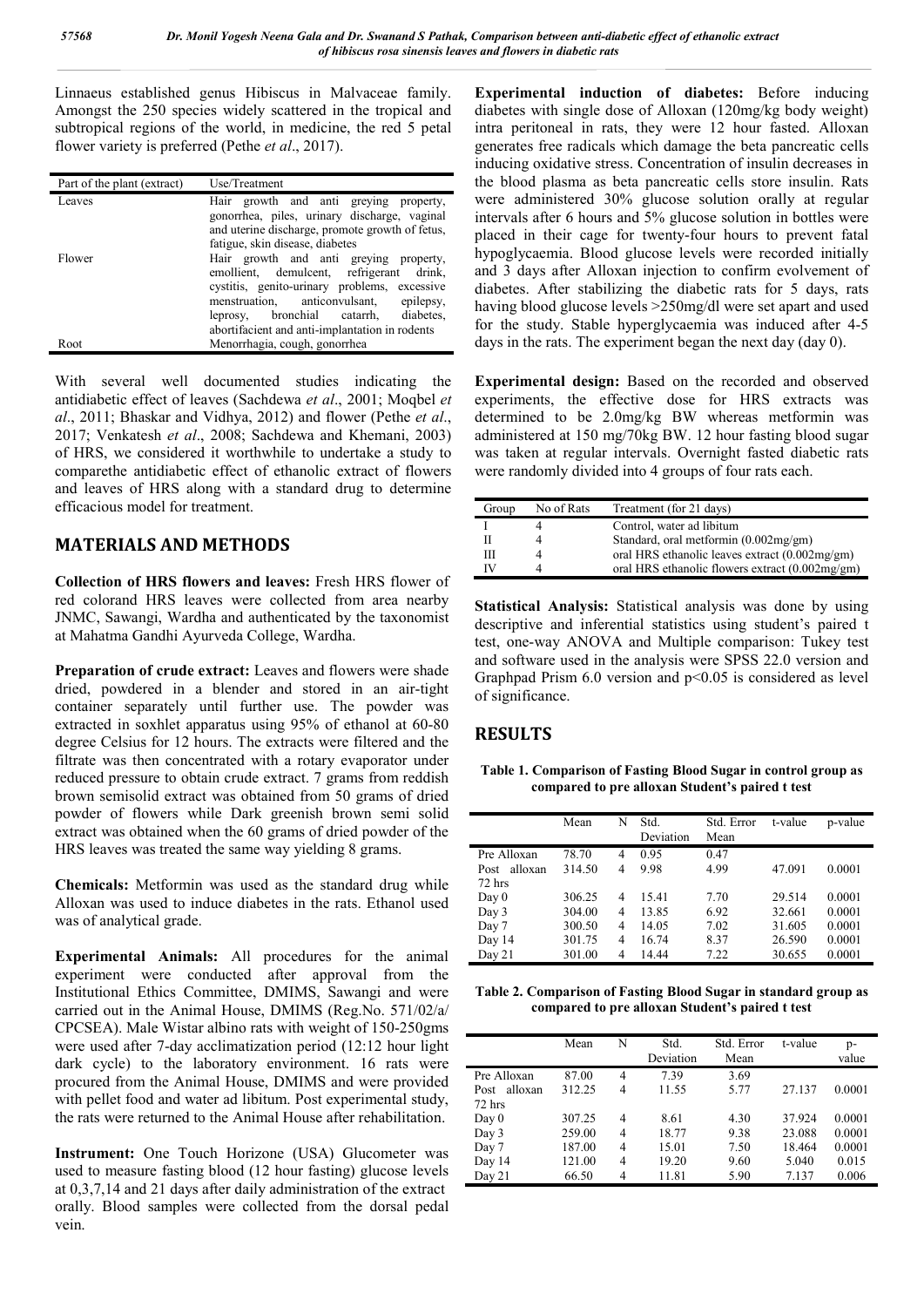#### **Table 3. Comparison of Fasting Blood Sugar in leaves group as compared to pre alloxan Student's paired t test**

|                     | Mean   | N | Std. Deviation | Std. Error Mean | t-value | p-value |
|---------------------|--------|---|----------------|-----------------|---------|---------|
| Pre Alloxan         | 92.75  | 4 | 7.27           | 3.63            |         |         |
| Post alloxan 72 hrs | 309.50 | 4 | 14.707         | 7.35            | 32.530  | 0.0001  |
| Day 0               | 303.75 | 4 | 18.397         | 9.19            | 25.810  | 0.0001  |
| Day 3               | 272.25 | 4 | 18.788         | 9.39            | 23.287  | 0.0001  |
| Day 7               | 236.00 | 4 | 21.711         | 10.85           | 16.534  | 0.0001  |
| Day 14              | 201.00 | 4 | 26.742         | 13.37           | 10.070  | 0.0002  |
| Day 21              | 155.75 |   | 21.23          | 10.61           | 6.908   | 0.006   |

**Table 4. Comparison of Fasting Blood Sugar in flowers group as compared to pre alloxan Student's paired t test**

|                     | Mean   | N | Std. Deviation | Std. Error Mean | t-value | p-value |
|---------------------|--------|---|----------------|-----------------|---------|---------|
| Pre Alloxan         | 88.00  | 4 | 7.39           | 3.69            |         |         |
| Post alloxan 72 hrs | 309.75 | 4 | 12.44          | 6.22            | 29.749  | 0.0001  |
| Day 0               | 306.75 | 4 | 11.64          | 5.82            | 25.027  | 0.0001  |
| Day 3               | 268.25 | 4 | 13.86          | 6.93            | 17.273  | 0.0001  |
| Day 7               | 226.50 | 4 | 24.61          | 12.30           | 8.672   | 0.003   |
| Day 14              | 178.75 | 4 | 21.96          | 10.98           | 6.252   | 0.008   |
| Day 21              | 140.50 | 4 | 10.21          | 5.10            | 5.980   | 0.009   |

**Table 4. Comparison of Fasting Blood Sugar in four groups at day 21 Descriptive Statistics**

|                |      |        | Std. Deviation | Std. Error  |             | 95% Confidence Interval for Mean | Minimum | Maximum |
|----------------|------|--------|----------------|-------------|-------------|----------------------------------|---------|---------|
| N<br>Group     | Mean |        |                | Lower Bound | Upper Bound |                                  |         |         |
| Control        | 4    | 301.00 | 14.44          | 7.22        | 278.01      | 323.98                           | 280.00  | 311.00  |
| Standard       | 4    | 66.50  | 1.81           | 5.90        | 47.69       | 85.30                            | 50.00   | 78.00   |
| Leaves         | 4    | 155.75 | 21.23          | 10.61       | 121.96      | 189.53                           | 136.00  | 180.00  |
| <b>Flowers</b> | 4    | 140.50 | 10.21          | 5.10        | 124.24      | 156.75                           | 128.00  | 153.00  |
| Total          | 16   | 165 93 | 88.78          | 22.19       | 18.62       | 213.24                           | 50.00   | 311.00  |

#### **One-way ANOVA**

| Source of variation | Sum of Squares | df | Mean Square |      | p-value |
|---------------------|----------------|----|-------------|------|---------|
| Between Groups      | 115522.18      |    | 38507.39    | 1704 | 0.0001  |
| Within Groups       | 2710.75        |    | 225.89      |      |         |
| Total               | 118232.93      |    |             |      |         |

#### **Multiple Comparison: Tukey Test**

|          |                |                       |            |         | 95% Confidence Interval |             |  |
|----------|----------------|-----------------------|------------|---------|-------------------------|-------------|--|
| Group    |                | Mean Difference (I-J) | Std. Error | p-value | Lower Bound             | Upper Bound |  |
| Control  | Standard       | 234.50                | 10.62      | 0.0001  | 202.94                  | 266.05      |  |
|          | Leaves         | 145.25                | 10.62      | 0.0001  | 113.69                  | 176.80      |  |
|          | <b>Flowers</b> | 160.50                | 10.62      | 0.0001  | 128.94                  | 192.05      |  |
| Standard | Leaves         | $-89.25$              | 10.62      | 0.0001  | $-120.80$               | $-57.69$    |  |
|          | <b>Flowers</b> | $-74.00$              | 10.62      | 0.0001  | $-105.55$               | $-42.44$    |  |
| Leaves   | <b>Flowers</b> | 15.25                 | 10.62      | 0.503   | $-16.30$                | 46.80       |  |





 **Graph 1. Mean fasting blood sugar at Day 21 Graph 2. Mean fasting blood sugar over a period of 21 days**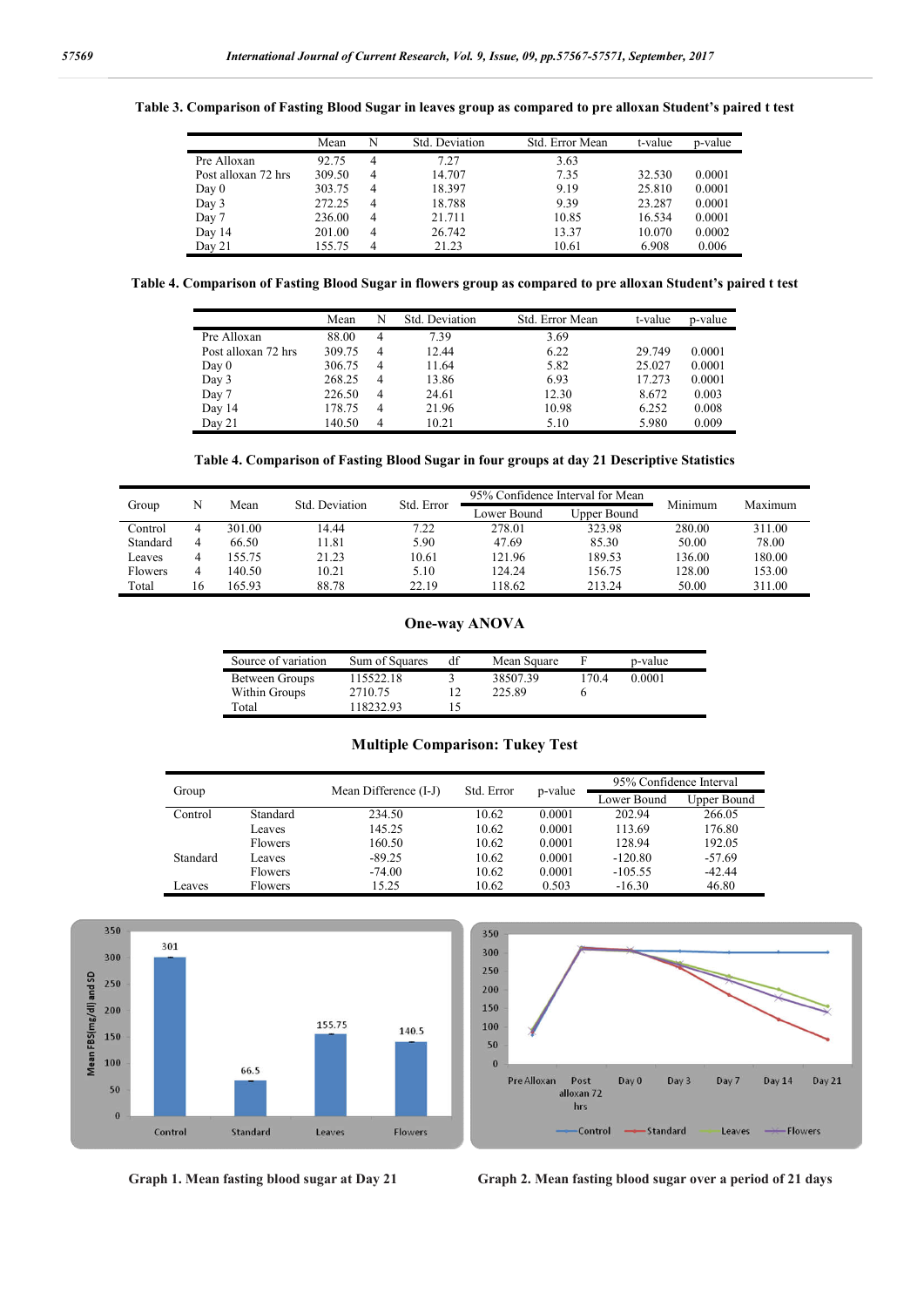## **DISCUSSION**

In this study, the anti-diabetic effects of ethanolic extract of HRS flowers and leaves were compared along with metformin in Alloxan induced diabetic rats for a period of 21 days. It is indisputable from the data collected that both the extracts and metformin produced consistent fall in blood glucose levels after continuous treatment but no such effect was observed in the control rats. Rats with continuous treatment of metformin for 21 days were at a higher risk of developing severe hypoglycemia as compared to the rats treated with the extracts highlighting the dangers of overdose of such drugs and the need to find a safe and efficient treatment. While both the extracts produced comparable suppression in blood glucose levels with the flower extract bring down the blood glucose levels closer to the pre-Alloxan levels then the leaves extract, the difference between them were insignificant to determine the most efficacious extract. The control and standard groups of rats consumed large amount of water as compared to the extracts treated groups. Alloxan damages the beta cells of pancreatic islets and produces triphasic blood glucose response (https://www.researchgate.net/publication/287289833\_Differen t\_models\_used\_to\_induce\_diabetes\_A\_comprehensive\_review) . HRS has a chemical composition of anthocyanins, ascorbic acid, tannins and phenolic acids (Falade *et al*., 2009). These chemical components most probably produce the observed effects by preventing mucosal damage of beta cells, prevention of oxidative stress and regeneration of beta cell of Islets of Langerhans (Pethe *et al*., 2017; Bhaskar and Vidhya, 2012). This leads to increased insulin secretion and peripheral utilization of glucose eventually leading to decrease in blood glucose levels. Thus, the antidiabetic activity of HRS extract might be due to the presence of secondary metabolites having one or more of the anti-hyperglycemic properties and their harmonious effects (Bhaskar and Vidhya, 2012).

#### **Conclusion**

Thus from the above findings, it is crystal clear that HRS extracts have anti-diabetic property without displaying any risk of serious side effect such as severe hypoglycemia as recorded in metformin treatment. Further studies involving larger sample size and clinical studies are required to consolidate the claim.

#### **Acknowledgement**

The authors are thankful to the Department of Pharmacology, Animal House and Animal Ethical committee of Jawaharlal Nehru Medical College, Sawangi, Wardha, Maharashtra, India for providing necessary facility and permission to carry out the research work.

### **Conflict of interest:** Declared none

### **REFERENCES**

- Alam MM, Siddiqui MB, Husain W. 1990. Treatment of diabetes through herbal drugs in rural India. *Fitoterapia*. 61(3):240–2.
- Alam U, Asghar O, Azmi S, Malik RA. 2014. General aspects of diabetes mellitus. *Handb Clin Neurol*., 126:211–22.
- American Diabetes Association, (2) Classification and diagnosis of diabetes. Diabetes Care. 2015 Jan;38 Suppl: S8–16.
- Bhaskar A, Vidhya VG. Hypoglycemic and hypolipidemic activity of Hibiscus rosa sinensis Linn on streptozotocin– induced diabetic rats. Int J Diabetes Dev Ctries. 2012 Dec 1;32(4):214–8.
- Different models used to induce diabetes: A comprehensive review [Internet]. ResearchGate. [cited 2017 Sep 12]. Available from: https://www.researchgate.net/publication/ 287289833 Different models used to induce diabetes A \_comprehensive\_review
- Falade OS, Aderogba MA, Kehinde O, Akinpelu BA, Oyedapo BO, Adewusi SR. 2009. Studies on the chemical constituents, antioxidants and membrane stability activities of Hibiscus rosa sinensis. *Niger J Nat Prod Med*., 1;13(1):58–64.
- IDF Diabetes Atlas [Internet]. [cited 2017 Aug 31]. Available from: https://www.idf.org/e-library/epidemiology-research/ diabetes-atlas
- Medicinal Plants and Natural Products with Demonstrated Wound Healing Properties (PDF Download Available) [Internet]. ResearchGate. [cited 2017 Sep 1]. Available from: https://www.researchgate.net/publication/309033609 \_Medicinal\_Plants\_and\_Natural\_Products\_with\_Demonstr ated Wound Healing Properties
- Moqbel FS, Naik PR, Najma HM, Selvaraj S. Antidiabetic properties of *Hibiscus rosa sinensis* L. leaf extract fractions on non-obese diabetic (NOD) mouse. IJEB Vol4901 January 2011 [Internet]. 2011 Jan [cited 2017 Aug 21]; Available from: http://nopr.niscair.res.in/handle/12345678 9/10761
- Patel D, Prasad S, Kumar R, Hemalatha S. 2012. An overview on antidiabetic medicinal plants having insulin mimetic property. *Asian Pac J Trop Biomed*., 2(4):320–30.
- Pethe M, Yelwatkar S, Manchalwar S, Gujar V. 2017. Evaluation of Biological Effects of Hydroalcoholic Extract of Hibiscus Rosa Sinensis Flowers on Alloxan Induced Diabetes in Rats. *Drug Res*., 67(8):485–92.
- Pk M, K M, K M, Pj H. 2006. Leads from Indian medicinal plants with hypoglycemic potentials. *J Ethnopharmacol*., 106(1):1–28.
- Review on Hibiscus rosa sinensis [Internet]. ResearchGate. [cited 2017 Sep 1]. Available from: https://www. Research gate.net/publication/288970136\_Review\_on\_Hibiscus\_rosa \_sinensis
- Sachdewa A, Khemani LD. Effect of Hibiscus rosa sinensis Linn. ethanol flower extract on blood glucose and lipid profile in streptozotocin induced diabetes in rats. J Ethnopharmacol. 2003 Nov 1;89(1):61–6.

Sachdewa A, Nigam R, Khemani LD. Hypoglycemic effect of *Hibiscus rosa sinensis* L. leaf extract inglucose and <span style="font-size:14.0pt;line-height:115%;font-family: "Times New Roman"; mso-fareast-font-family:"Times New Roman";color:black;mso-ansi-language:EN-IN; msofareast-language:EN-IN;mso-bidi-language:HI" lang="EN-IN">streptozotocin induced hyperglycemic rats</span>. IJEB Vol3903 March 2001 [Internet]. 2001 Mar [cited 2017 Aug 21]; Available from: http://nopr.niscair.res.in/ handle/123456789/17464

- Therapeutic potential of hibiscus rosa sinensis: A review (PDF Download Available) [Internet]. ResearchGate. [cited 2017 Sep 1]. Available from: https://www.researchgate.net/ publication/312148872 therapeutic potential of hibiscus rosa\_sinensis\_a\_review
- Thomas CC. and Philipson LH. 2015. Update on diabetes classification. *Med Clin North Am*., 99(1):1–16.